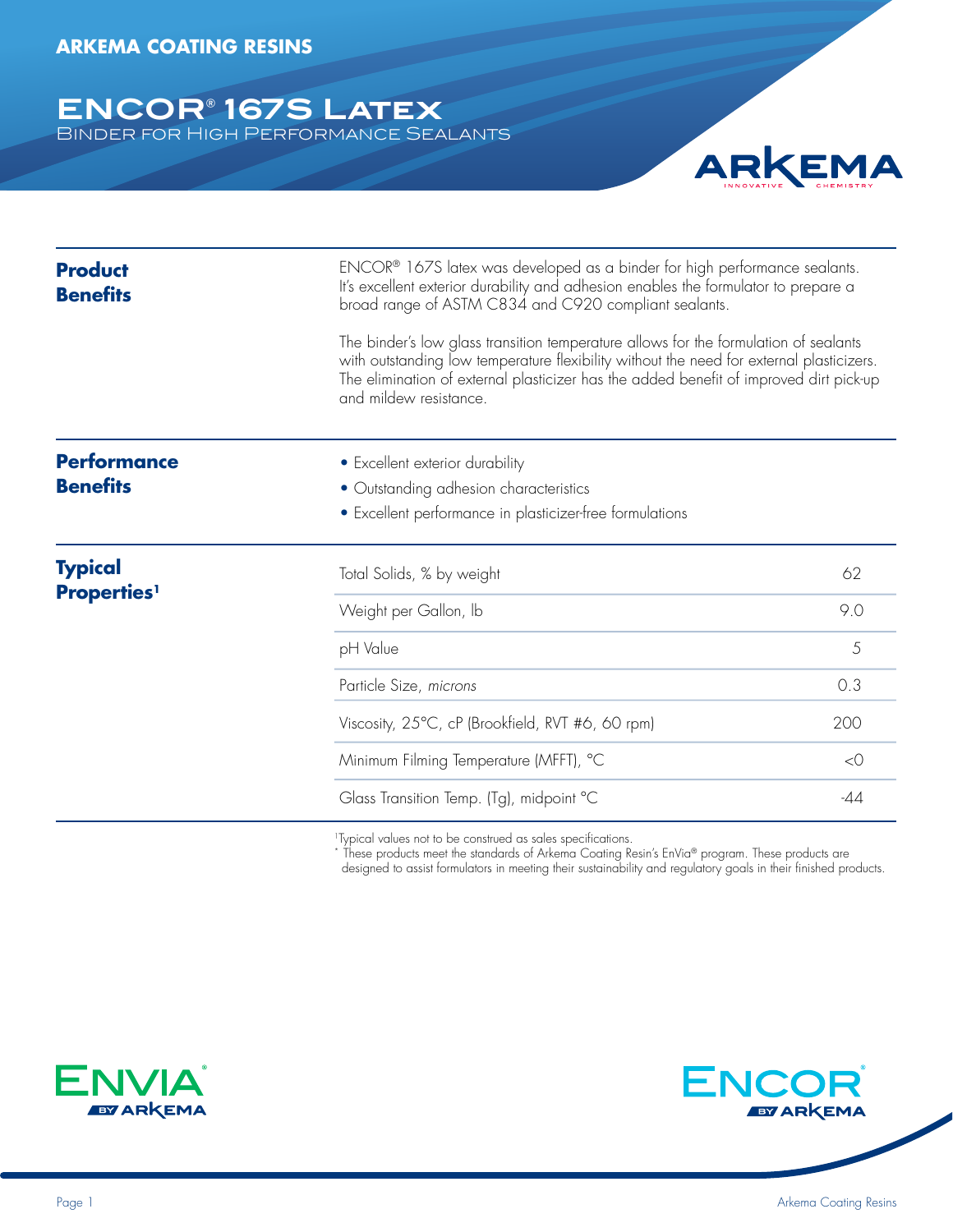#### **ENCOR® 167S Latex** Binder for High-Performance Sealants

External plasticizers have traditionally been used in the formulation of water-based caulks and sealants to improve the lower temperature performance characteristics.

Plasticizer migration can create a host of problems, including:

- Paint discoloration
- Glossing
- Dirt and mildew pickup

Plasticizer migration can result in glossing in paint.

Figure 1, illustrates the impact of plasticizer migration on the gloss level of paint applied over caulk-filled nail holes.





#### **Figure 2**



Dirt and mildew pickup related to plasticizer migration are additional concerns that plague professional and DIY painters.

By eliminating plasticizer or adjusting P/B ratios, ENCOR® 167S latex allows manufacturers to tailor formulations to their specific performance and cost requirements.

Figure 2, illustrates the negative impact the use of plasticizer in a conventional caulk formulation can have on dirt pickup and mildew resistance.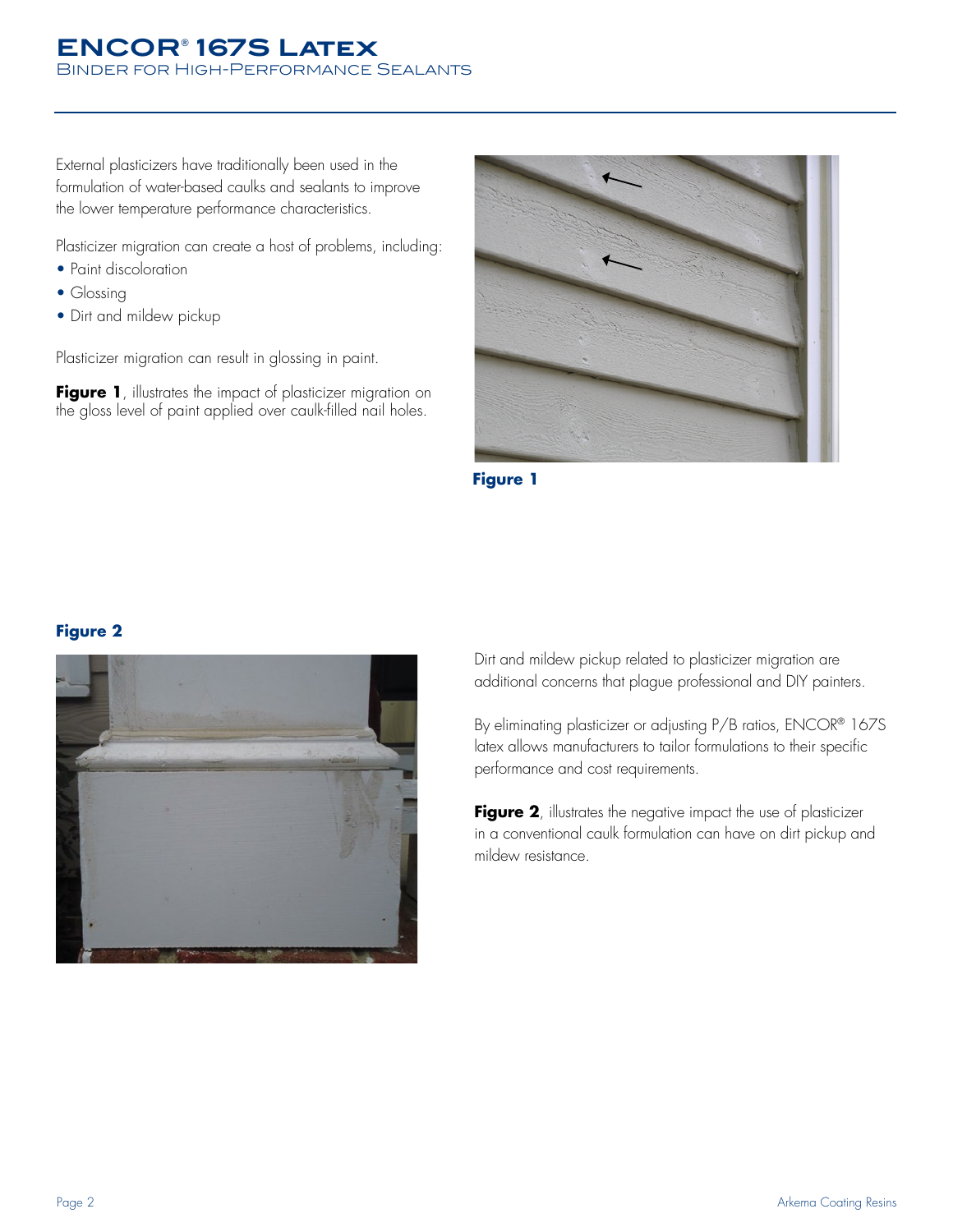#### **ENCOR® 167S Latex** Binder for High-Performance Sealants



Figure 3, illustrates the negative impact of plasticizer on the dirt pick up and mildew resistance of sealants formulated to conform with ASTM C920. The sealants were exposed for 24 months.

**Figure 3**



**Figure 4**, illustrates the superior performance of ENCOR® 167S latex relative to other plasticizerfree formulations. The sealants were exposed for 24 months.



Joints filled with externally plasticized sealants

Joints filled with sealants based on ENCOR® 167S





**Figure 5**, illustrates the superior performance of ENCOR® 167S latex relative to externally plasticized formulations. The sealants were exposed for 24 months.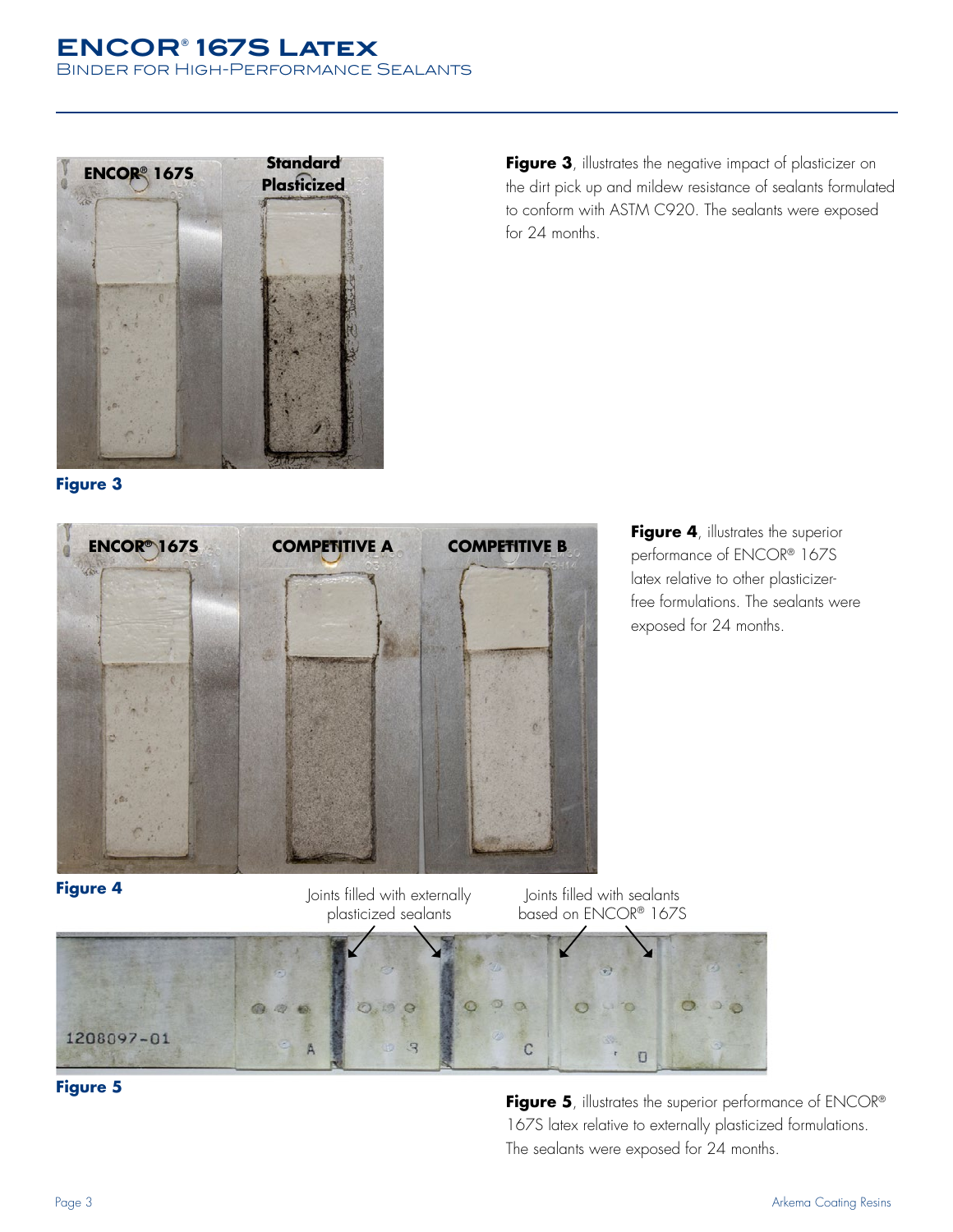## **Formulating ASTM C834 compliant sealants**

Low temperature flexibility and extension recovery are two performance characteristics.

**Table 1**, illustrates the superior performance delivered by ENCOR® 167S latex when compared to conventionally plasticized sealant binders. ENCOR® 167S latex delivers the required low temperature flexibility and extension recovery even at higher pigment to binder ratios.

|                        | Conventional A<br>2.7 P/B<br>40% plast | Conventional B<br>2.7 P/B<br><u>40% plast</u> | ENCOR <sup>®</sup> 167S<br>2.7 P/B<br>$0\%$ plast | ENCOR <sup>®</sup> 167S<br>3.0 P/B<br>$0\%$ plast |
|------------------------|----------------------------------------|-----------------------------------------------|---------------------------------------------------|---------------------------------------------------|
| ASTM C734              |                                        |                                               |                                                   |                                                   |
| Low Temp Flex. -18° C  | Pass                                   | Pass                                          | Pass                                              | Pass                                              |
| ASTM C736              |                                        |                                               |                                                   |                                                   |
| Recovery Adhesion Loss |                                        |                                               |                                                   |                                                   |
| Failure                | None                                   | None                                          | None                                              | None                                              |
| Recovery               | 100%                                   | 100%                                          | 100%                                              | 100%                                              |

**Table 1**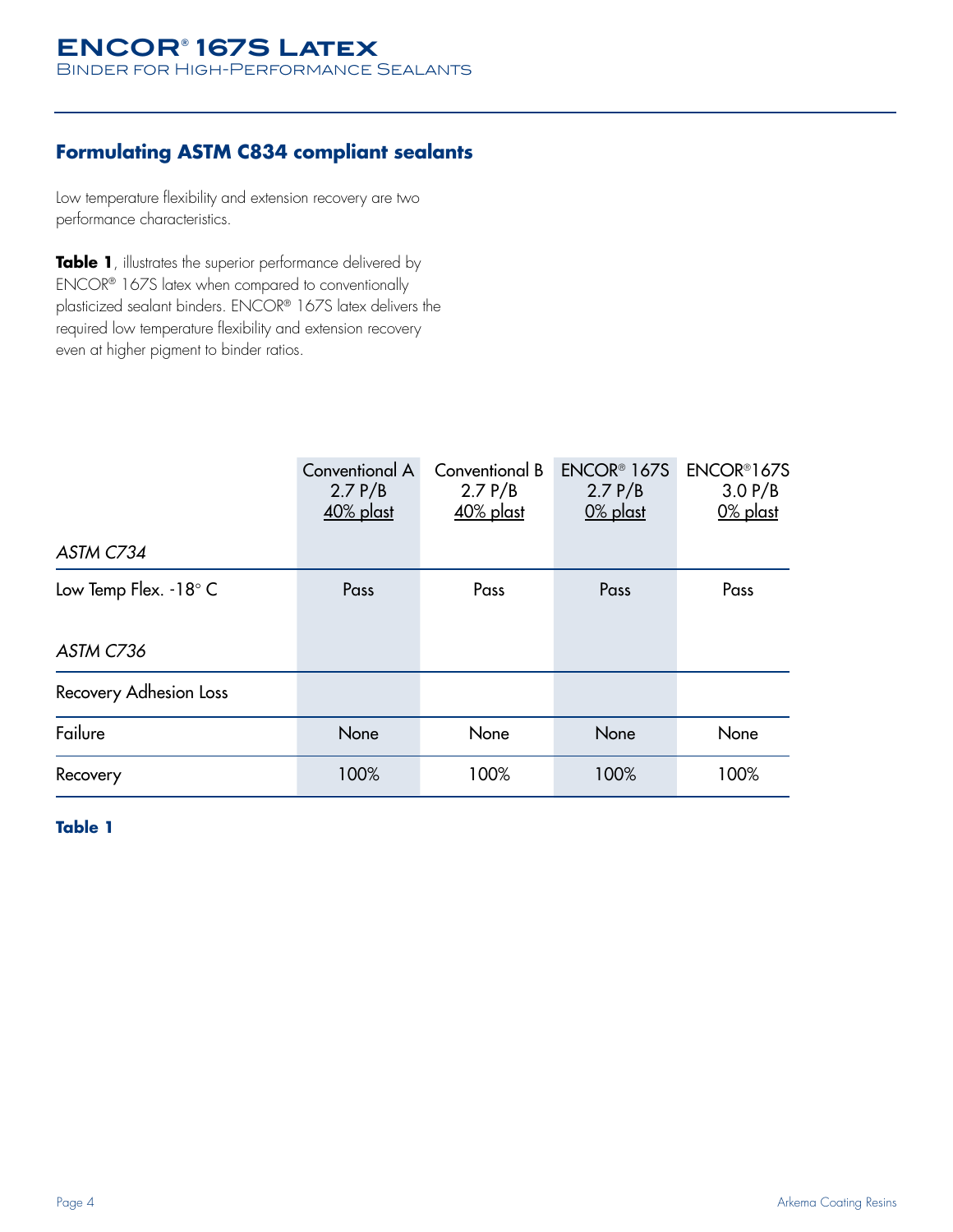### **Formulating ASTM C920 compliant sealants**











#### **ASTM C719 Cyclic Movement and ASTM C793 Low Temperature Flexibility**

**Figure 6**, illustrates the formulation space for ASTM C920 sealants. With ENCOR® 167S latex, ASTM C920 Class 35 performance can be achieved without the need for external plasticizer at a pigment/binder ratio of 1.2.

External plasticizer may be employed with ENCOR® 167S latex to achieve desired performance at higher pigment to binder ratios.

## **Tensile-Elongation Comparison**

Figure 7 is a comparison of the tensileelongation performance of a conventional sealant using an external plasticizer (30% based on polymer solids) compared to a plasticizer-free formulation based on ENCOR® 167S latex.

## **ASTM C794 Adhesion-in-Peel**

**Figure 8**, illustrates the superior peel adhesion of sealants formulated with ENCOR® 167S latex. A sealant with greater than 5 pli adhesion to both aluminum and glass substrates was formulated at a pigment to binder ratio of 1.5 without the need of external plasticizer.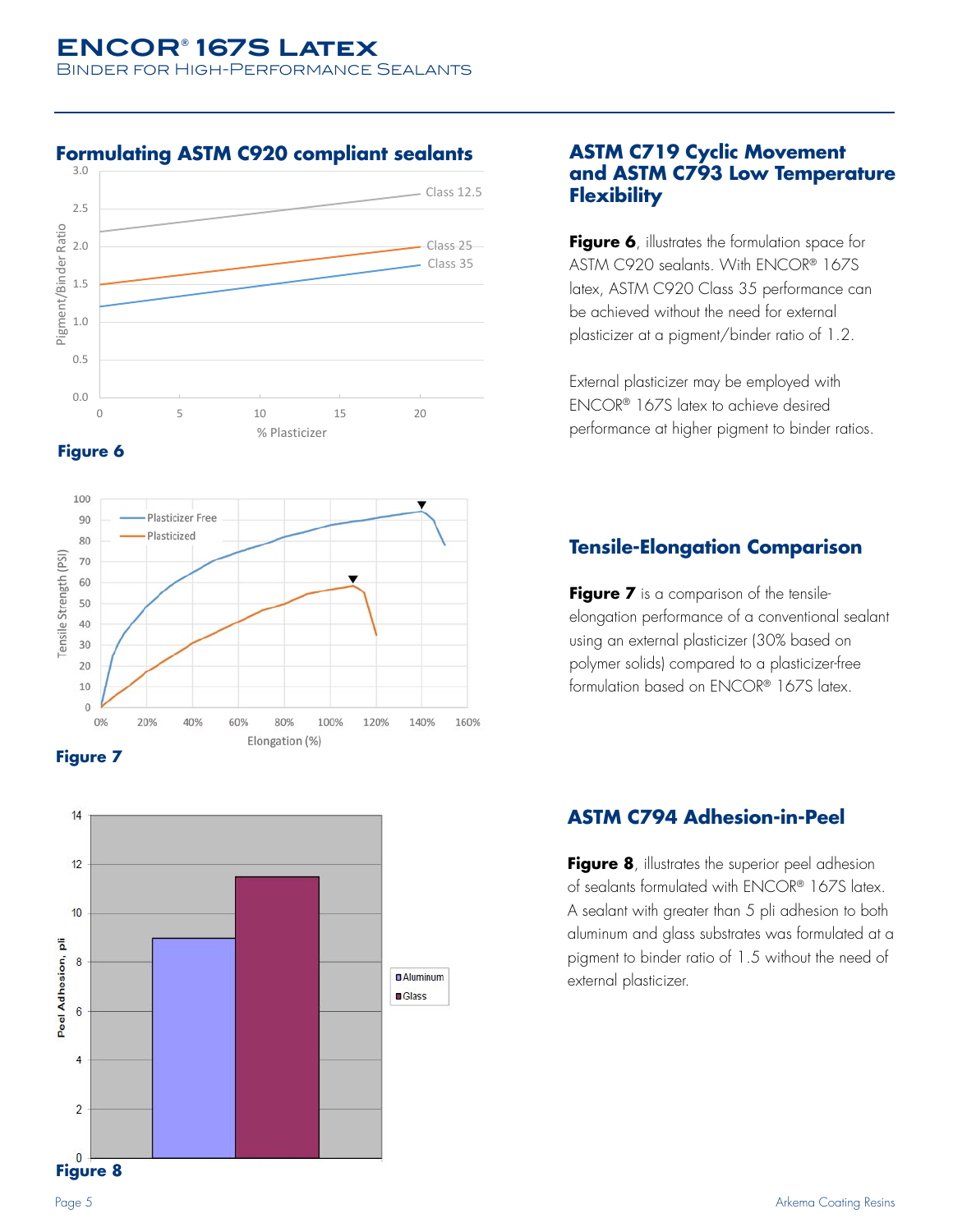## **Formulating Guidelines**

#### Dispersant Choice

Many standard dispersants work well with ENCOR® 167S latex, Coadis 173, Rhodaline 226-35 and Tamol 851 are all excellent choices.

#### Thickener Choice

- HEC thickeners are preferred, high molecular weight products are more efficient than lower molecular weight grades.
- ASE and HASE thickener types such as Rheotech 46, Acrysol ASE 60, Rheotech 4200 and Acrysol TT-615 may also be employed
- HEUR thickener types should be avoided because of undesirable flow characteristics

#### Plasticizer Type and Level

- ENCOR® 167S latex does not require plasticizer to achieve low temperature performance however it's use can allow for higher P/B ratios
- ENCOR® 167S latex is compatible with many of the newer non-phthalate plasticizers such as K-Flex 850S, Benzoflex LC-531 and Santicizer Platinum P-1000
- 10 wt% of plasticizing agent based on latex solids is sufficient to achieve Class 25 performance at P/B of 1.7
- 20 wt% of plasticizing agent based on latex solids is sufficient to achieve Class 25 performance at P/B of 2.0

#### Calcium Carbonate Grade

- Performance differences can be anticipated with different sources of ground calcium carbonates due to natural variations in quality of calcium carbonate source. Trace minerals and salts in the ground calcium carbonate can negatively impact performance. Any new grade of calcium carbonate should be tested for suitability.
- Calcium carbonate with an average particle size of 6-10 um is preferred when formulating sealants.

#### **Silane**

- The additional of a low level of silane improves the adhesion characteristics to glass under wet conditions
- Silquest A-187 is recommended but other grades may be used.

#### Biocides/Mildewcides

- Biocides and mildewcides are necessary to achieve the desired product shelf-life and maximum exterior performance.
- Kathon LX is the recommended package biocide
- There are several recommended mildewcides and either Polyphase 663 or Busan 1192D are good choices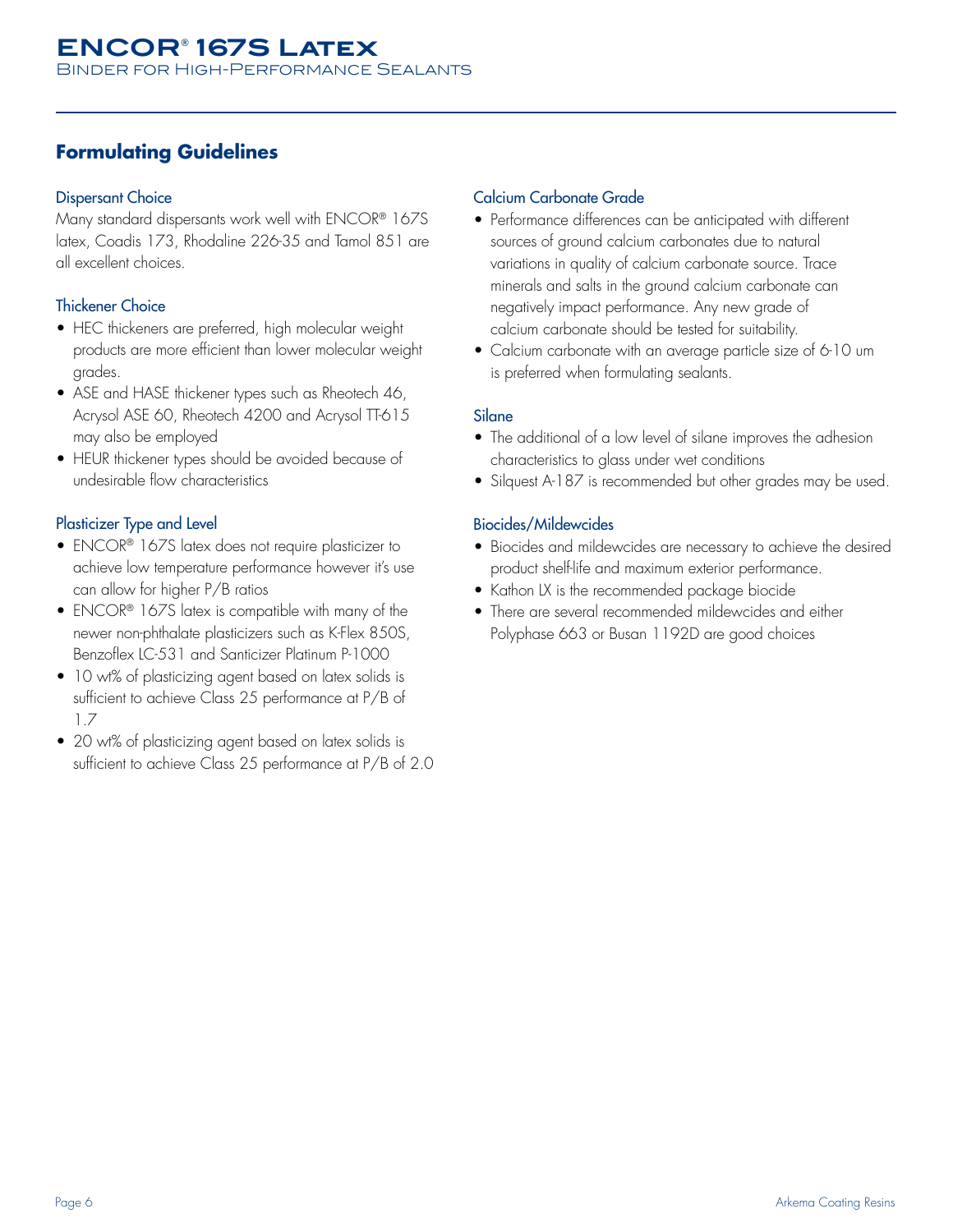# **Formulating Suggestions**

## **ASTM C834 Formulation**

| <b>Ingredient</b>            | <b>Pounds</b> | <b>Gallons</b> |
|------------------------------|---------------|----------------|
| Water                        | 128.4         | 15.41          |
| Propylene Glycol             | 11.5          | 1.24           |
| Cellosize ER-15M             | 2.0           | 0.17           |
| Triton X-405                 | 9.7           | 1.06           |
| COADIS 173                   | 2.3           | 0.24           |
| Kathon LX 1.5%               | 1.3           | 0.15           |
| ENCOR® 167S latex            | 426.8         | 47.96          |
| Calcium Carbonate, 6 microns | 684.0         | 30.37          |
| Ti-Pure R-902                | 7.4           | 0.23           |
| Silquest A187                | 1.0           | 0.11           |
| Ammonium Hydroxide, 28%      | 1.9           | 0.26           |
| Mineral Spirits              | 14.7          | 2.33           |
| Polyphase 663                | 3.5           | 0.49           |
| <b>TOTAL</b>                 | 1294          | 100.00         |
|                              |               |                |

| <b>Sealant Properties</b> |     |
|---------------------------|-----|
| Pigment to Binder ratio   | 27  |
| Density, lbs/gal          | 130 |
| Solids, wt%               | 75  |
| CARB VOC, %               | 12  |
| SCAQMD VOC, g/l           | 53  |

# **ASTM C920 Formulation**

| <b>Ingredient</b>            | <b>Pounds</b> | Gallons |
|------------------------------|---------------|---------|
| Mineral Oil                  | 32.0          | 4.64    |
| Propylene Glycol             | 24.0          | 2.80    |
| Cellosize QP 30,000          | 13.1          | 1.13    |
| Triton X-405                 | 9.6           | 1.05    |
| COADIS 173                   | 1.4           | 0.15    |
| Kathon LX 1.5%               | 1.2           | 0.14    |
| ENCOR® 167S latex            | 490.0         | 55.07   |
| Water                        | 103.8         | 12.45   |
| Calcium Carbonate, 6 microns | 448.5         | 19.92   |
| Ti-Pure R-902                | 7.2           | 0.22    |
| Silquest A187                | 1.2           | 0.13    |
| Ammonium Hydroxide, 28%      | 2.2           | 0.29    |
| Mineral Spirits              | 9.6           | 1.52    |
| Polyphase 663                | 3.5           | 0.48    |
| <b>TOTAL</b>                 | 1147.4        | 100.00  |
|                              |               |         |

| <b>Sealant Properties</b> |      |
|---------------------------|------|
| Pigment to Binder ratio   | 15   |
| Density, lbs/gal          | 11.5 |
| Solids, wt%               | 73   |
| CARB VOC, %               | 1 O  |
| SCAQMD VOC, g/l           |      |